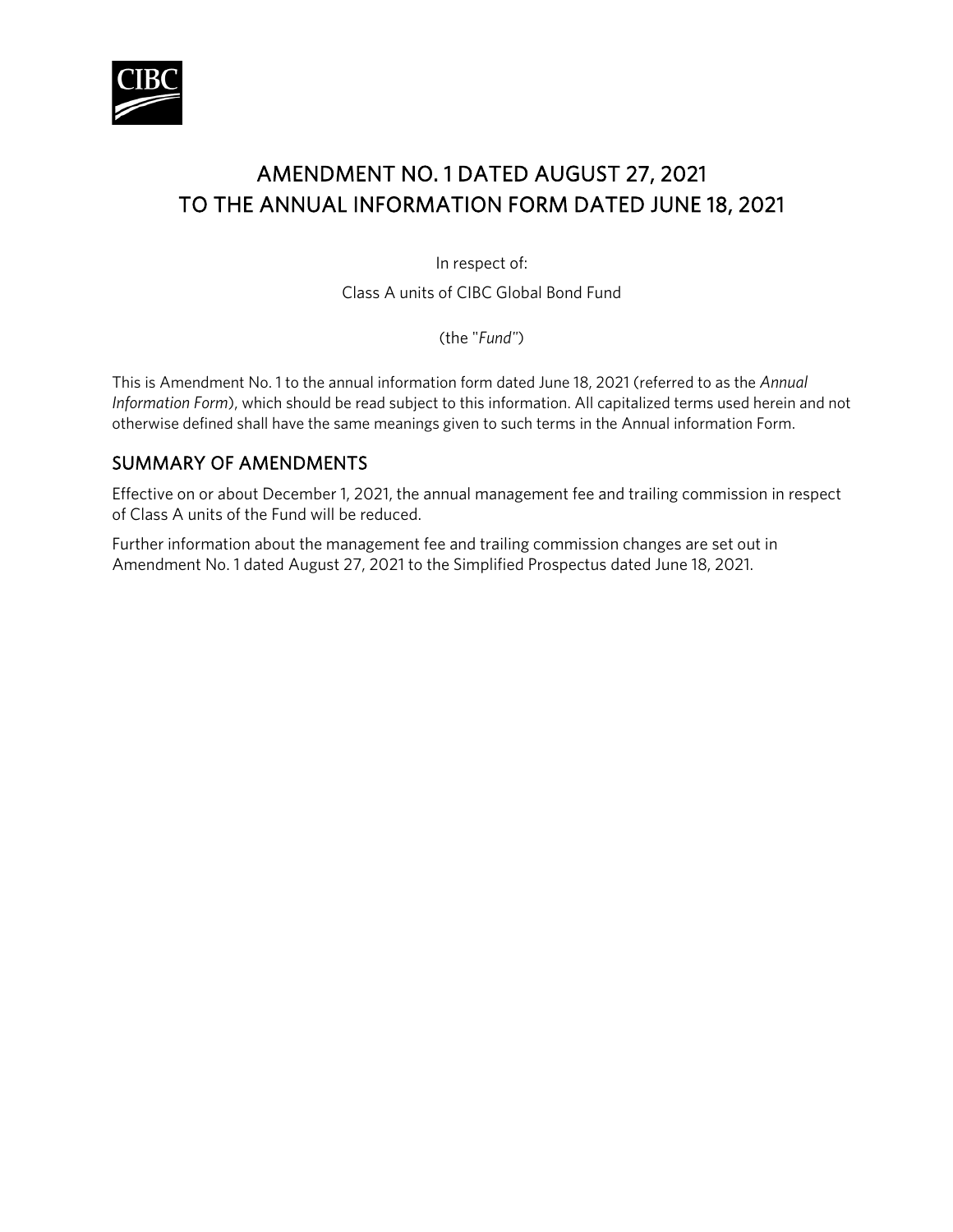#### Certificate of the Funds

| <b>Fund</b>           | <b>Class of Units</b> |
|-----------------------|-----------------------|
| CIBC Global Bond Fund | Class A units         |

(collectively, referred to as the *Funds*)

August 27, 2021

This Amendment No. 1 dated August 27, 2021, together with the Annual Information Form dated June 18, 2021, and the Simplified Prospectus dated June 18. 2021, as amended by Amendment No. 1 dated August 27, 2021, and the documents incorporated by reference into the Simplified Prospectus, as amended, constitute full, true and plain disclosure of all material facts relating to the securities offered by the Simplified Prospectus, as amended, as required by the securities legislation of each of the provinces and territories of Canada, and do not contain any misrepresentations.

#### CIBC TRUST CORPORATION

#### the Trustee of the Funds

Signed "*Edward Dodig*" Edward Dodig President and Chief Executive Officer Signed "*David Scandiffio*"

David Scandiffio Vice-President, Personal Portfolio Services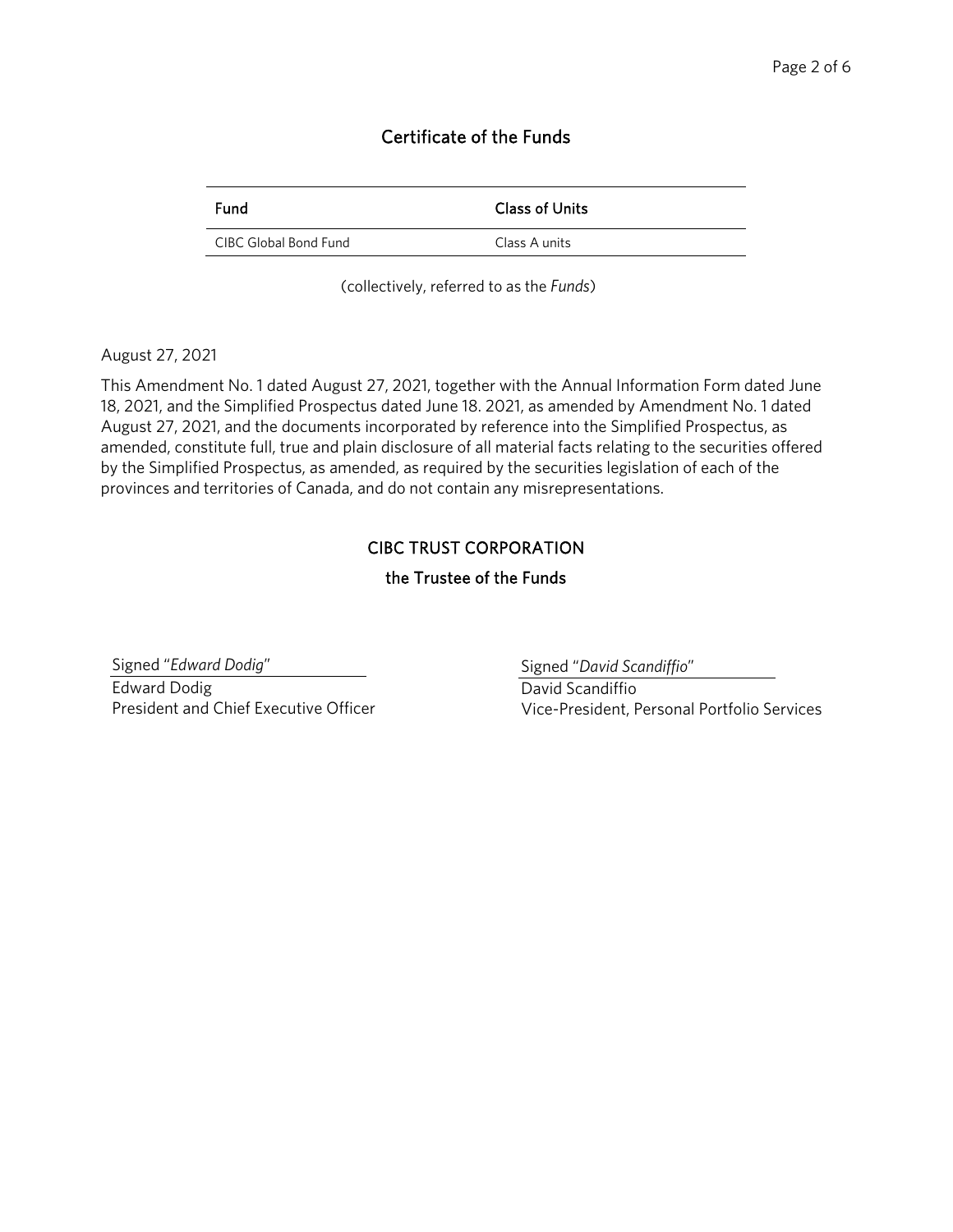## Certificate of the Manager and Promoter

| <b>Fund</b>           | Class of Units |
|-----------------------|----------------|
| CIBC Global Bond Fund | Class A units  |

(collectively, referred to as the *Funds*)

#### August 27, 2021

This Amendment No. 1 dated August 27, 2021, together with the Annual Information Form dated June 18, 2021, and the Simplified Prospectus dated June 18. 2021, as amended by Amendment No. 1 dated August 27, 2021, and the documents incorporated by reference into the Simplified Prospectus, as amended, constitute full, true and plain disclosure of all material facts relating to the securities offered by the Simplified Prospectus, as amended, as required by the securities legislation of each of the provinces and territories of Canada, and do not contain any misrepresentations.

#### CANADIAN IMPERIAL BANK OF COMMERCE the Manager and Promoter of the Funds

Signed "*Victor G. Dodig*" Victor G. Dodig President and Chief Executive Officer Signed "*Hratch Panossian*"

Hratch Panossian Senior Executive Vice-President and Chief Financial Officer

On behalf of the Board of Directors of Canadian Imperial Bank of Commerce

Signed "*Katharine B. Stevenson*"

Katharine B. Stevenson Chair of the Board

Signed "*Luc Desjardins*"

Luc Desjardins **Director**